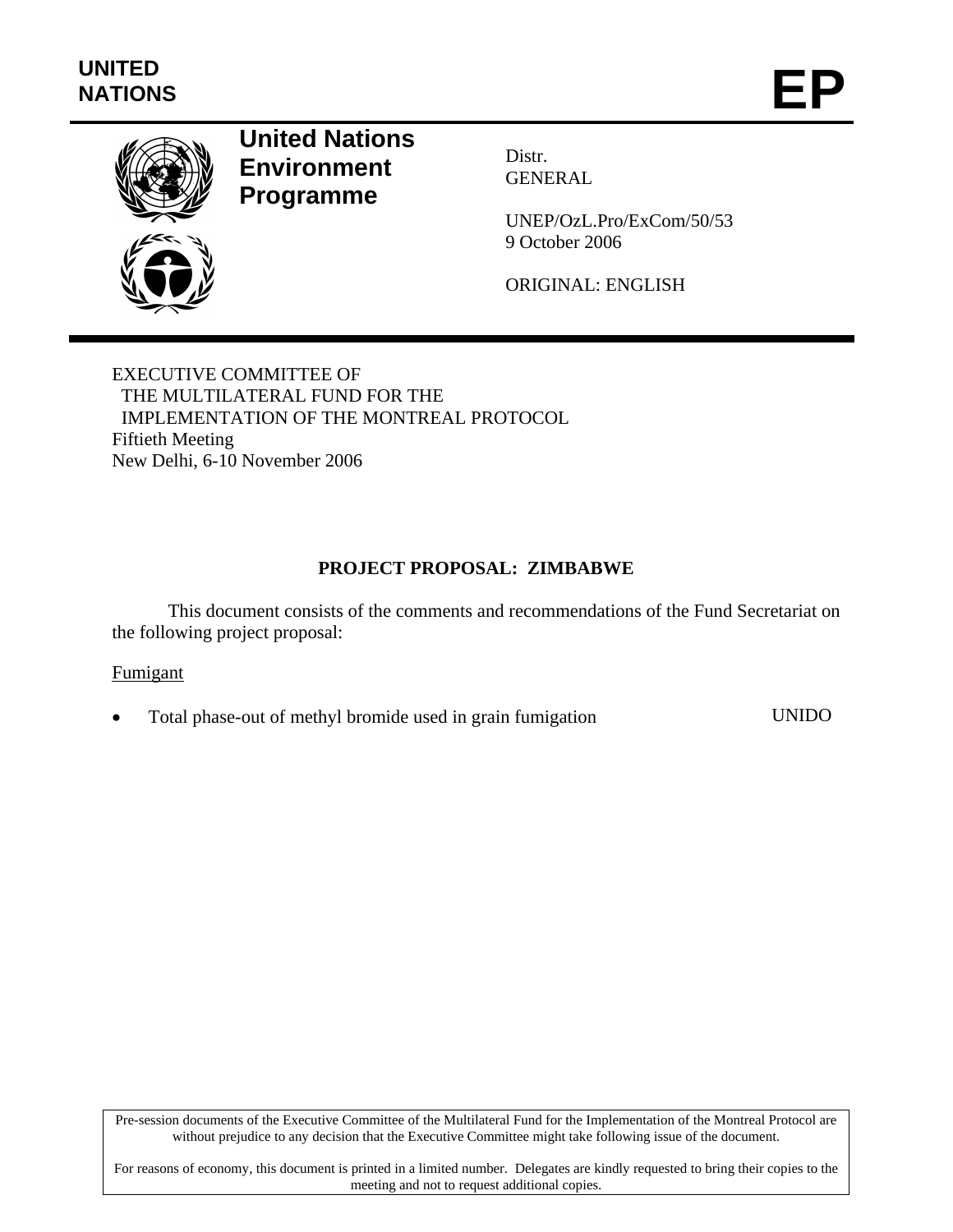# **PROJECT EVALUATION SHEET – NON-MULTI-YEAR PROJECTS ZIMBABWE**

#### **PROJECT TITLES BILATERAL/IMPLEMENTING AGENCY**

(a) Total phase out of methyl bromide used in grain fumigation UNIDO

#### **NATIONAL CO-ORDINATING AGENCY** Ministry of the Environment and Tourism

#### **LATEST REPORTED CONSUMPTION DATA FOR ODS ADDRESSED IN PROJECT A: ARTICLE-7 DATA (ODP TONNES, 2005**, **AS OF SEPTEMBER 2006**

Annex E, MB 93.24

| <b>COUNTRY PROGRAMME SECTORAL DATA (ODP TONNES, 2005, AS OF SEPTEMBER 2006)</b><br>$\bf B$ : |                     |                     |                     |                      |
|----------------------------------------------------------------------------------------------|---------------------|---------------------|---------------------|----------------------|
| <b>ODS</b> Name                                                                              | Sub-sector/quantity | Sub-sector/quantity | Sub-sector/quantity | Sub-sector/quantity. |
| MB                                                                                           | OPS / 0.36          |                     |                     |                      |
| MB                                                                                           | Non-OPS $/$ 155.40  |                     |                     |                      |
|                                                                                              |                     |                     |                     |                      |

**CFC consumption remaining eligible for funding (ODP tonnes)** 

| <b>CURRENT YEAR BUSINESS</b> |    | US \$ million<br>Funding | Phase-out ODP tonnes |
|------------------------------|----|--------------------------|----------------------|
| <b>PLAN ALLOCATIONS</b>      | .a | $\overline{\phantom{a}}$ |                      |

| <b>PROJECT TITLE:</b>                               | (a)      |
|-----------------------------------------------------|----------|
| <b>ODS</b> use at enterprise (ODP tonnes):          | 10.2     |
| ODS to be phased out (ODP tonnes):                  | 10.2     |
| ODS to be phased in (ODP tonnes):                   |          |
| <b>Project duration (months):</b>                   | 48       |
| Initial amount requested (US \$):                   |          |
| Final project cost:                                 |          |
| Incremental Capital Cost (US \$)                    | 174,612  |
| Contingency $(10\%)$ (US \$)                        | 17,461   |
| Incremental Operating Cost (US \$)                  | $\Omega$ |
| Total Project Cost (US \$)                          | 192,073  |
| Local ownership $(\%):$                             | 100%     |
| Export component (%):                               | N/A      |
| Requested grant (US \$):                            |          |
| Cost-effectiveness (US \$/kg):                      | 18.8     |
| Implementing agency support cost (US \$):           | 17,287   |
| Total cost of project to Multilateral Fund (US \$): | 209,360  |
| Status of counterpart funding (Y/N):                | N/A      |
| Project monitoring milestones included (Y/N):       | Yes      |

| <b>SECRETARIAT'S RECOMMENDATION</b> | Individual consideration |
|-------------------------------------|--------------------------|
|                                     |                          |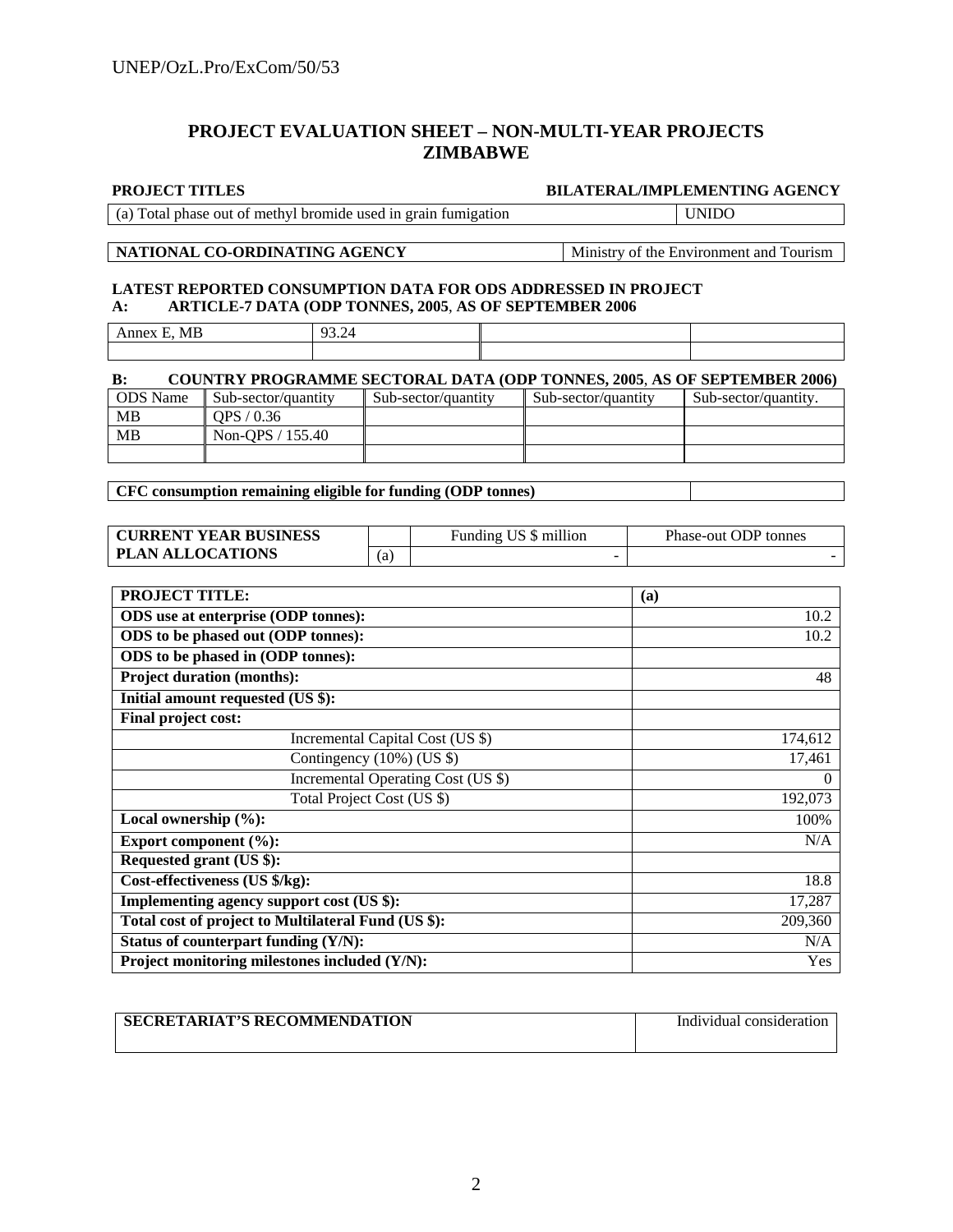# **PROJECT DESCRIPTION**

1. On behalf of the Government of Zimbabwe, UNIDO submitted a project proposal to phase out 10.2 ODP tonnes of methyl bromide (MB) used in the fumigation of commodities, for the consideration of the Executive Committee at its 50<sup>th</sup> Meeting. The total cost of the project, as submitted, is US \$219,396 plus agency support costs of US \$19,746. Approval of this project will result in the complete phase-out of all controlled uses of MB in Zimbabwe.

# **MB projects and activities already approved for Zimbabwe**

2. So far the Executive Committee has approved two demonstration projects on alternative technologies to the use of MB at a total cost of US \$583,500. Based upon the results of these demonstration projects, the Executive Committee approved two investment projects for the complete phase-out of MB in the fumigation of cut flowers (US \$904,200) and for the fumigation of tobacco seedlings (US \$3,724,972). The project for the phase-out of MB in cut flowers was completed in July 2005, resulting in the total phase-out of 132 ODP tonnes of MB. The project to phase out MB in tobacco seedbeds is currently ongoing and is expected to phase out 170 ODP tonnes.

# **The grain (maize) fumigation sector**

3. Maize is the staple food for Zimbabwe. The annual national production averages 1.5 to 4 million tonnes. During highly productive years, the country exports up to 300,000 tonnes per year. The Grain Marketing Board (GMB) has been the traditional buyer of maize and boasts a storage capacity of 5 million tonnes, in 84 grain storage facilities. However, only half of this capacity is used since the volume stocked varies annually according to harvest and rainfall.

### **MB consumption in the grain fumigation sector**

4. The use of MB in the storage of maize is mainly during droughts or low yields, where long term storage is necessary for future consumption. MB fumigation is carried out outdoors under traditional bagged stacks of 400 tonne capacity each. The stacks are covered with PVC tarpaulin, secured at the bottom with sand tubes to keep the tarps in place. MB is delivered from a 100 kg cylinder. On average, every stack is fumigated at least 1.25 times per year with MB.

### **Description of the project proposal**

5. The project is proposing to completely phase out all MB used in the fumigation of stored maize in stacks by conducting training programmes in alternatives for fumigators and other MB users, particularly the GMB. It will also provide equipment in the form of tarpaulins, detectors and monitoring equipment to enable efficient transition from methyl bromide to the chosen alternative. Integrated Pest Management (IPM) programmes will also be implemented in the depositories.

6. The project will use phosphine as an alternative to MB for stacked maize. The technology choice is based on the results of a demonstration project implemented in the country on Alternatives to methyl bromide for stacked maize in Zimbabwe (ZIM/FUM/27/DEM/17) which identified phosphine as the number one alternative.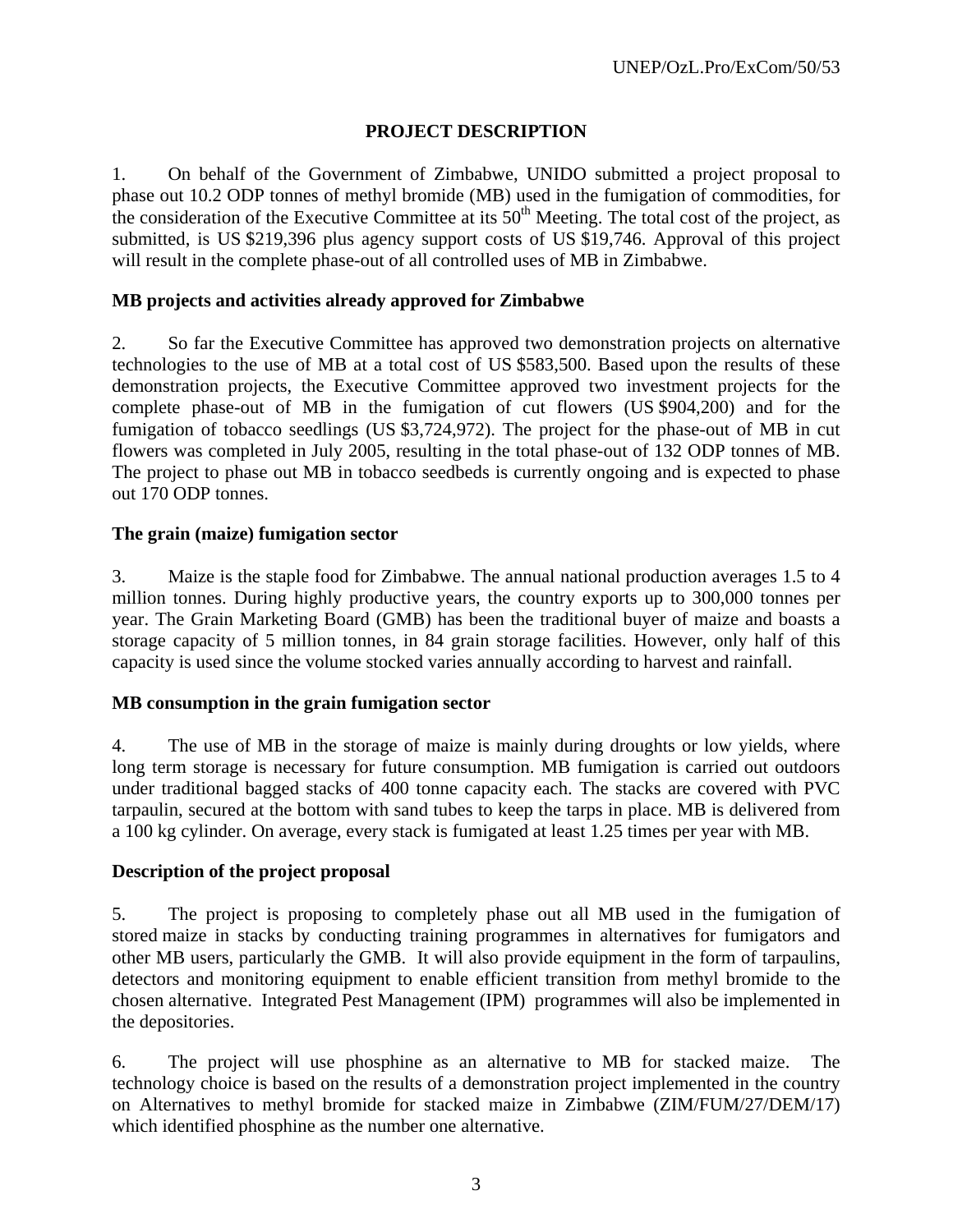7. The total cost of the project has been estimated at US \$239,142 which is the amount being requested by the Government of Zimbabwe from the Multilateral Fund. Incremental operating costs are calculated at US \$11,043, and the cost effectiveness of the project at US \$19.75/kg.

8. The project will be implemented by UNIDO, under national co-ordination by the Ozone Office, in close co-operation with the Grain Marketing Board of Zimbabwe. The estimated time for the implementation of the project is four years.

# **SECRETARIAT'S COMMENTS AND RECOMMENDATIONS**

# **COMMENTS**

9. The Secretariat notes the well prepared project as submitted by the Government of Zimbabwe and UNIDO, and also that several equipment items from the relevant demonstration project funded under the Multilateral Fund will be used in the phase-out project.

10. During the project review process, the Secretariat pointed out that some of the costs that are associated with the proposed training component appeared to be higher compared to similar requests in other projects already approved. Since the Secretariat also indicated that the replacement of MB with phosphine results in operational savings rather than in operating costs, UNIDO agreed to adjust the cost of the project including operating costs, accordingly. The revised project cost amounts to US \$192,073.

# **Agreement between the Government of Zimbabwe and the Executive Committee**

11. UNIDO assisted the Government of Zimbabwe in drafting a revised agreement between the Government and the Executive Committee, taking into account the current agreement covering the phase-out of MB used in soil fumigation (cut flowers and tobacco seedlings). The draft agreement is attached to this document as Annex I.

# **RECOMMENDATIONS**

- 12. The Executive Committee may wish to consider:
	- (a) Approving the project for the phase-out of methyl bromide used in grain fumigation at a total cost US \$192,073 plus agency support costs of US \$17,287 for UNIDO, on the understanding that no additional funding will be provided for Zimbabwe for the phase-out of controlled uses of methyl bromide in the country; and
	- (b) Approving the draft revised agreement between the Government of Zimbabwe and the Executive Committee for the phase-out of controlled uses of methyl bromide contained in Annex I.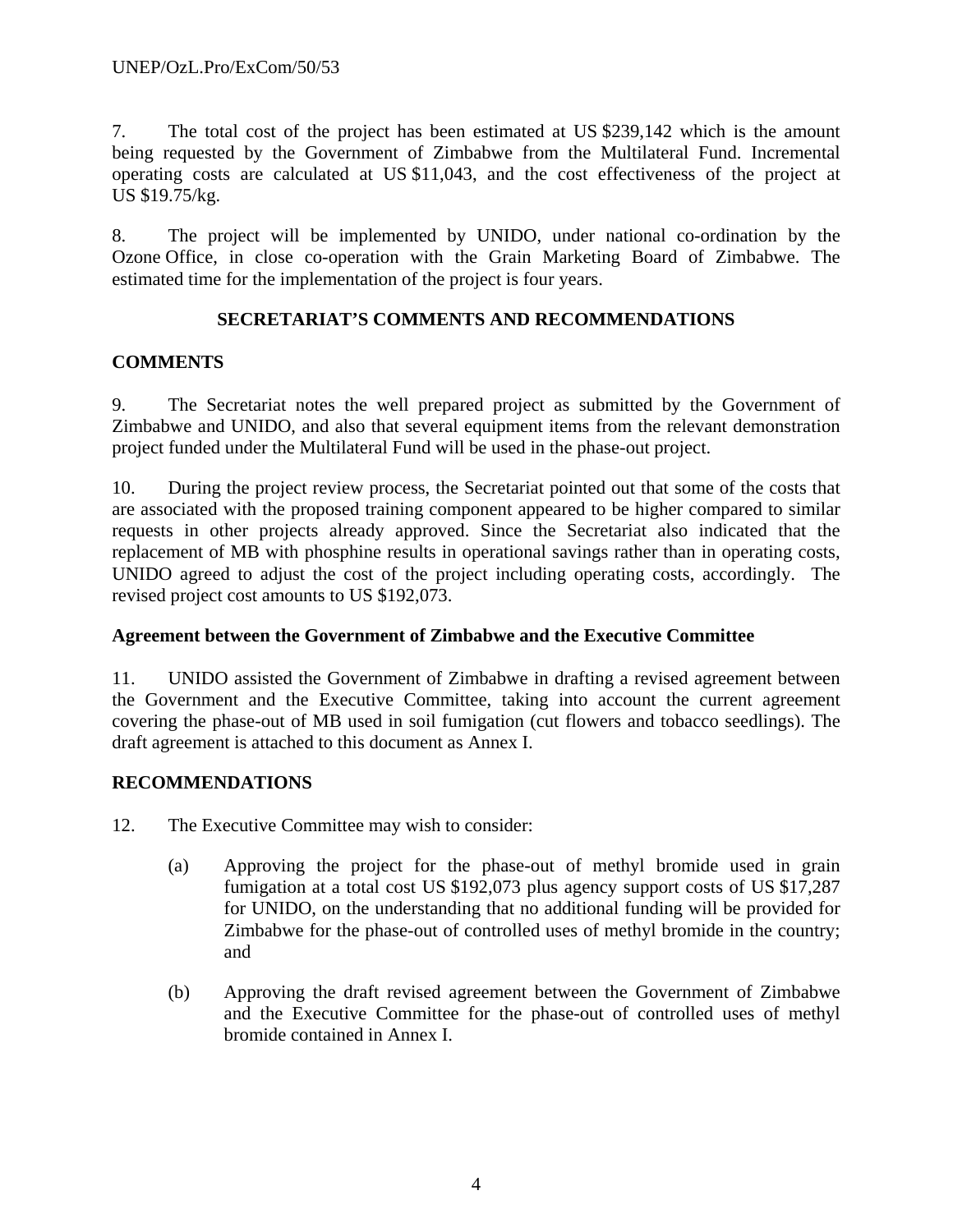# **Annex I**

# **AGREED CONDITIONS TO PHASE-OUT METHYL BROMIDE IN ZIMBABWE (DRAFT)**

#### 1. The Executive Committee:

- (a) At its  $31<sup>st</sup>$  Meeting, approved US \$904,200 as the total funds that will be available to Zimbabwe to achieve the complete phase out of methyl bromide used in cut flowers (132 ODP tonnes);
- (b) At its  $47<sup>th</sup>$  Meeting, approved in principle US \$3,724,972 as the total funds that will be available to Zimbabwe to achieve the complete phase out of methyl bromide used in tobacco seedbeds (additional 170 ODP tonnes);
- (c) At its  $50<sup>th</sup>$  Meeting, approved in principle US \$192,073 as the total funds that will be available to Zimbabwe to achieve the complete phase out of methyl bromide used in grain fumigation (additional 10.2 ODP tonnes).

2. As reported to the Ozone Secretariat, the methyl bromide baseline for compliance for Zimbabwe is 557 ODP tonnes; the 2005 methyl bromide consumption was 155.4 ODP tonnes. Accordingly, Zimbabwe has achieved compliance with the Montreal Protocol's 2002 freeze obligation and it is in compliance with the Protocol's 20 per cent reduction in 2005.

3. Reductions in accordance with the terms of the above-mentioned project and other commitments presented in the project documents will ensure that Zimbabwe meets the reduction schedule presented below. In this regard, Zimbabwe will reduce the national consumption of controlled uses of methyl bromide to no more than the following levels of consumption in the years listed below:

| Year | <b>ODP</b> tonnes |
|------|-------------------|
| 2005 | 180.0             |
| 2006 | 170.0             |
| 2007 | 130.0             |
| 2008 | 65.0              |
| 2009 | 0.0               |

4. The projects will phase out all remaining controlled uses of methyl bromide in Zimbabwe, excluding quarantine and pre-shipment applications. Zimbabwe commits to permanently sustain the consumption levels indicated above through the use of import restrictions and other policies it may deem necessary.

5. Funding for the remaining tranches of the project to phase-out methyl bromide in tobacco seedbeds will be disbursed by UNIDO in line with the following yearly budget breakdown: